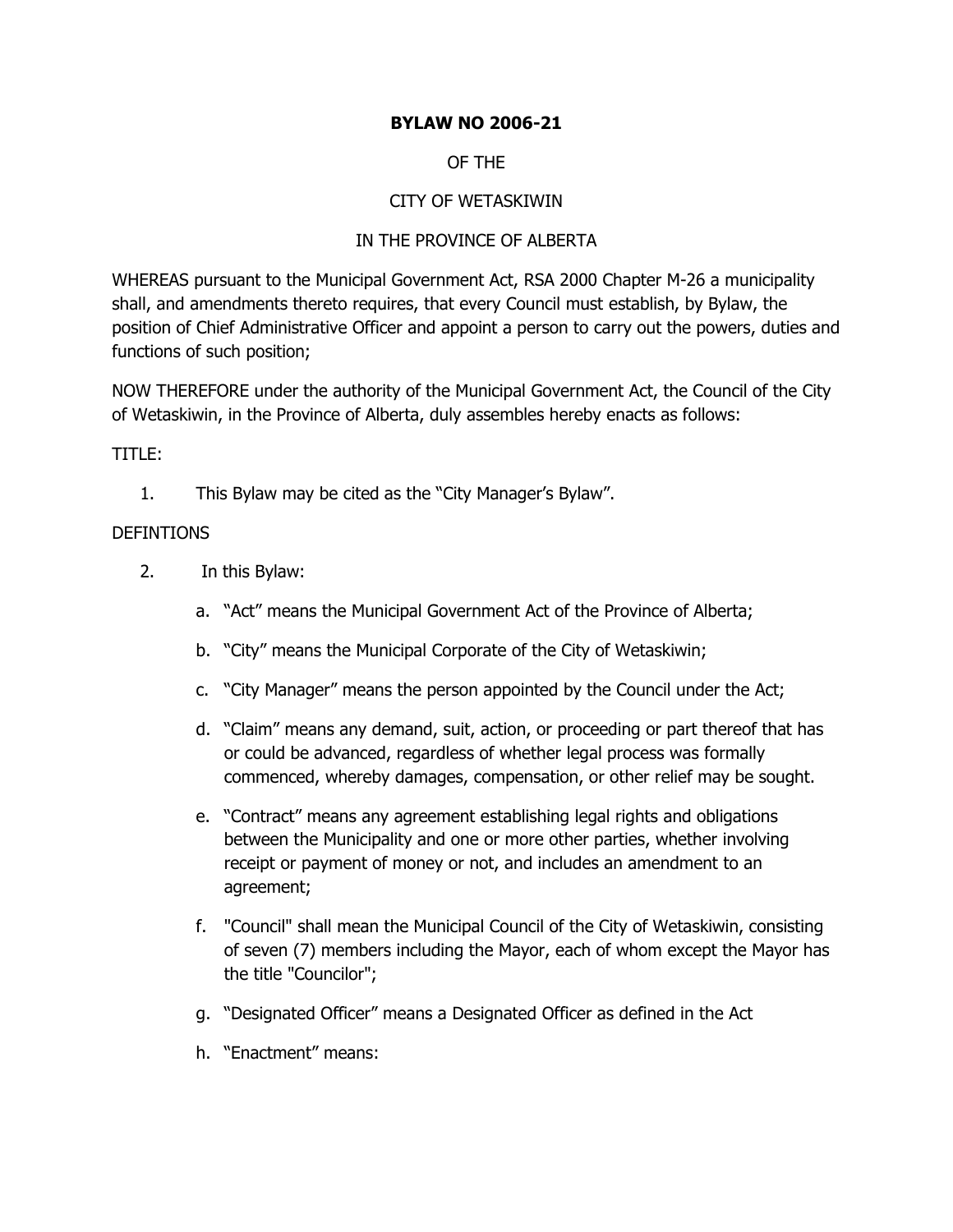

- i. An Act of the Legislature of Alberta and a Regulation made under an Act of the Legislature of Alberta, and
- ii. An Act of Parliament of Canada and a statutory instrument made under an Act of the Parliament of Canada.
- i. "Emergency" means a situation in which there is imminent danger to public safety or of serious harm to property as described in the Act.
- j. "Freedom of Information and Protection of Privacy Act (FOIP)" means the Freedom of Information and Protection of Privacy Act, RSA 2000, Chapter F-25 as amended from time to time.
- k. "Local Authorities Election Act (LAEA)" means the Local Authorities Election Act, RSA 2000, Chapter L-21 as amended from time to time.

#### **GENERAL**

- 3. The position of Chief Administrative Officer is established, and the individual appointed to that position will have the title City Manager.
- 4. Council shall by resolution appoint an individual to the position of City Manager, and establish the terms and conditions of the City Manager's employment.
- 5. The City Manager shall appoint each General Manager on an equal rotational basis to perform the duties of the Deputy City Manager.

## POWERS AND DUTIES

- 6. The City Manager is the administrative head of the City and shall:
	- a. Ensure that the policies and programs of the City are implemented;
	- b. Advise and inform Council on the operation and affairs of the City, and;
	- c. Perform the duties and functions and exercise the powers assigned to a Chief Administrative Officer by the Act and other Enactments or assigned by Council.
- 7. Council by way of policy direction, shall guide the affairs of the City through the City Manager
- 8. Without limiting the general administrative powers, duties and functions of the City Manager, and subject to the Act and any other Enactment, the City Manager shall: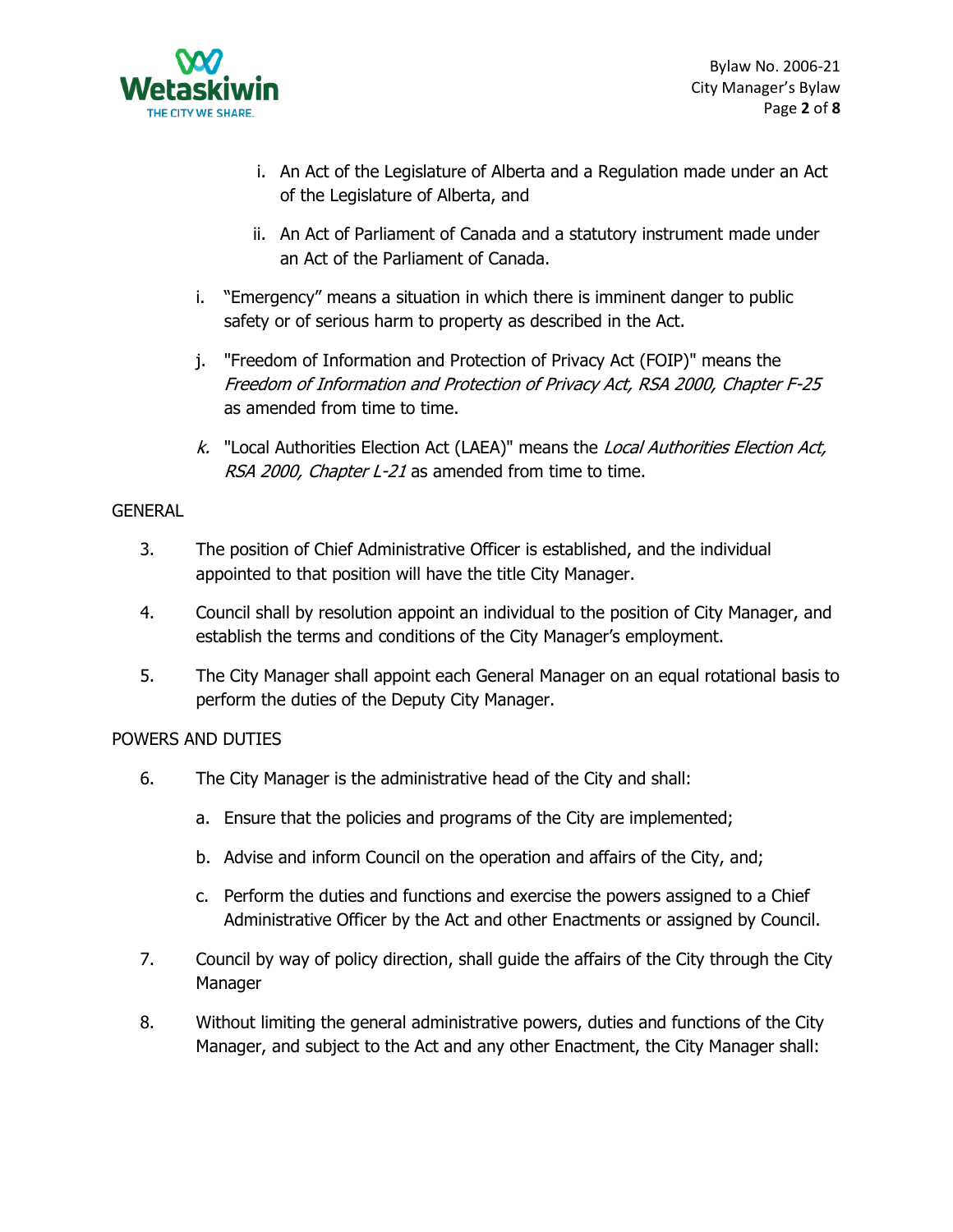

- a. hire, appoint, promote, transfer, discipline, demote, suspend, evaluate, suspend, or remove any City employee in accordance with established administrative policy;
- b. determine salaries, benefits, hours of work, and other working conditions of City employees in accordance with established administrative directives and council policies;
- c. direct, supervise and review the performance of the administration of all City departments and City employees if and when needed;
- d. establish organizational structures within the City below the divisional level;
- e. develop, approve, and implement administrative directives, procedures, and practices;
- f. develop and recommend for Council approval policies dealing with matters within Council's authority as directed by Council, or at the initiation of the City Manager;
- g. prepare and submit to Council for approval capital and operating budgets annually or more often as required or as Council may direct.
- h. monitor, report on, and control expenditures within the budgets approved by Council which shall include the power to authorize and approve the transfer of funds between departments or between budgeted projects or programs to maintain the operations and affairs of the City within approved budget limits provided that:
	- i. any funds to be transferred are to be used for a purpose similar to the purpose for which the funds were budgeted for in the budget approved by Council, and;
	- ii. any action taken by the City Manager shall not have the effect of altering the total amount of a budget approved by Council;
	- iii. report on all internal transfers in the previous reporting period.
- i. designate the financial institution(s) to be used by the City in accordance with the Act, and open and close accounts on behalf of the City;
- j. invest money on behalf of the City in accordance with the Act;
- k. recommend an external auditor(s) for appointment by Council pursuant to section 280(1) of the Act, and procure the services of the auditor(s) appointed by Council;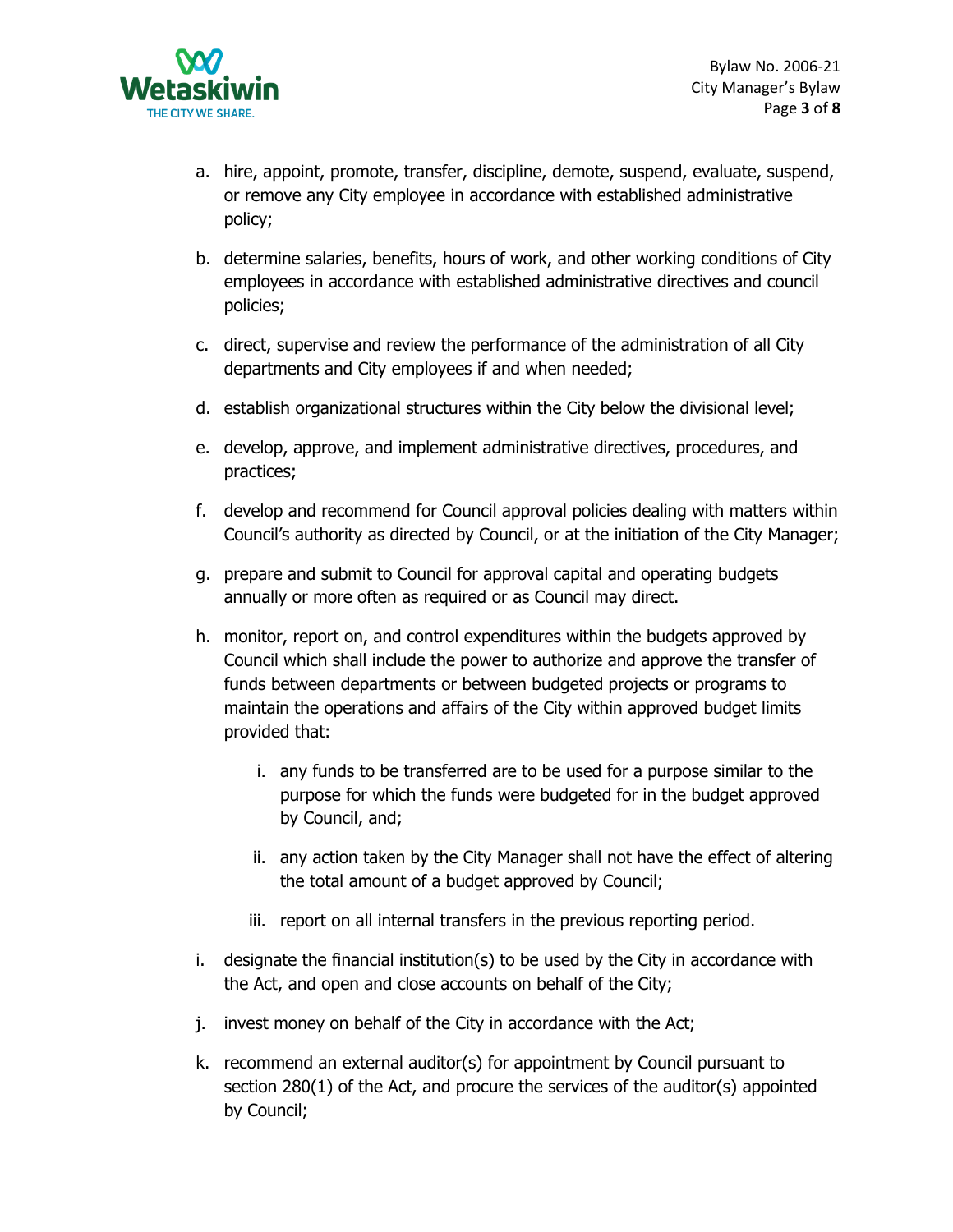

- l. prepare and submit such reports and recommendations as may be required by Council or Council Committees;
- m. regularly, and in any event at least semi-annually, report to Council and to Council Committees as directed by Council on:
	- i. matters and issues affecting the City;
	- ii. progress on Council's directions, plans, policies and strategic goals;
	- iii. the City's financial status compared to the approved budgets and financial sustainability measures; and
- n. provide a liaison between the City and the Commanding Officer of the R.C.M.P. Detachment, monitor the agreement between the City and the R.C.M.P. detachment and report to Council on community policing priorities if and when they are established in the agreement;
- o. provide for the enforcement of all Bylaws and resolutions of the City;
- p. hire or retain the services of legal counsel on behalf of the City;
- q. provide for the prosecution of all claims by the City of whatever nature and the defense or compromise of all claims against the City;
- r. authorize the commencement or defence by the City of any claim or action to enforce or protect the City's interests and responsibilities, or to enforce the City's Bylaws, the Act, or any other Enactment the City is authorized to enforce; and
- s. attend meetings of Council and Council Committees, and attend meetings of such other boards, committees, authorities or bodies as requested by Council
- 9. The City Manager shall perform such other duties and functions and exercise such powers as may be required for the effective administration of the City including but not limited to entering into all contracts, agreements, and transactions required for the effective administration and operation of the City and its policies and programs, provided that no action requires an expenditure of money that has not been included in an approved budget or otherwise authorized by Council.
- 10. The City Manager is authorized to sign agreements, cheques and other negotiable instruments for expenditures within approved budgets or otherwise authorized by Council. The City Manager may delegate signing authority, with controls, to City employees. Expenditures requiring Council approval shall be co-signed by the Mayor.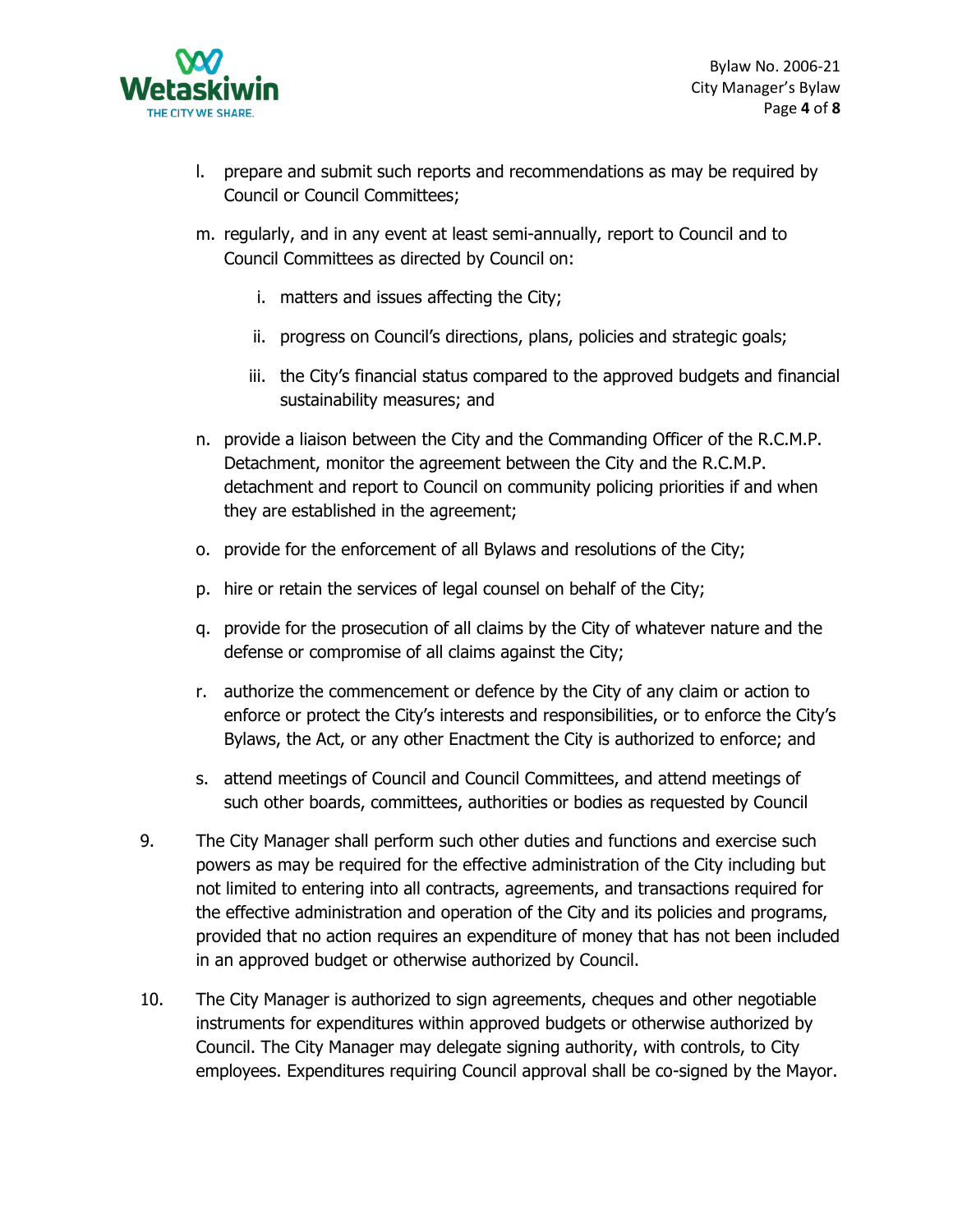

 Bylaw No. 2006-21 City Manager's Bylaw Page **5** of **8**

- 11. The City Manager is authorized to allow the use of city facilities or services as in kind for non-profit, not for profit, and designated charities up to the amount of \$250. Requests over this amount must be approved by Council.
- 12. For the purposes of empowering the organization to carry out the programs and services of the City and policies of Council, the City Manager may delegate any power, duty or functions given to the City Manager under the Act, an Enactment or this or any other bylaw to a City employee, including:
	- a. any power, duty or function delegated by Council to the City Manager under section 203 of the Act;
	- b. the Chief Administrative Officer's duties referred to in section 208(1) of the Act;
	- c. and the power to further delegate any power, duty or function
- 13. For the duration of the City Manager's temporary or short term absence, the deputy City Manager for that specified time will be subject to this Bylaw and has all of the powers, duties, and functions of the City Manager for the duration of the appointment.
- 14. Council may choose an Interim City Manager from any of the deputy City Managers to be Acting in the event of:
	- a. The City Manager is unable to delegate their powers, duties, and functions as set out in this Bylaw, or:
	- b. An unscheduled absence, long-term illness or other incapacity of the City Manager
- 15. The City Manager shall ensure that all General Managers are familiar with the powers, duties, and responsibilities of the City Manager as set out in the Act, any other Enactments, and this and any other Bylaw so that they may successfully execute those duties of the City Manager when needed.
- 16. The City Manager may exercise all of the powers, duties and functions of a designated officer under the Act, and other Enactment, and this and any other bylaw pursuant to section 210(5) of the Act.
- 17. The City Manager is authorized to take any actions or measures on behalf of the City that the City Manager determines to be necessary when there is an unforeseen and unbudgeted Emergency that requires immediate action. The City Manager is authorized to make expenditures of no more than \$250,000 per Emergency. Such expenditures shall be reported to Council as soon as reasonably practicable and no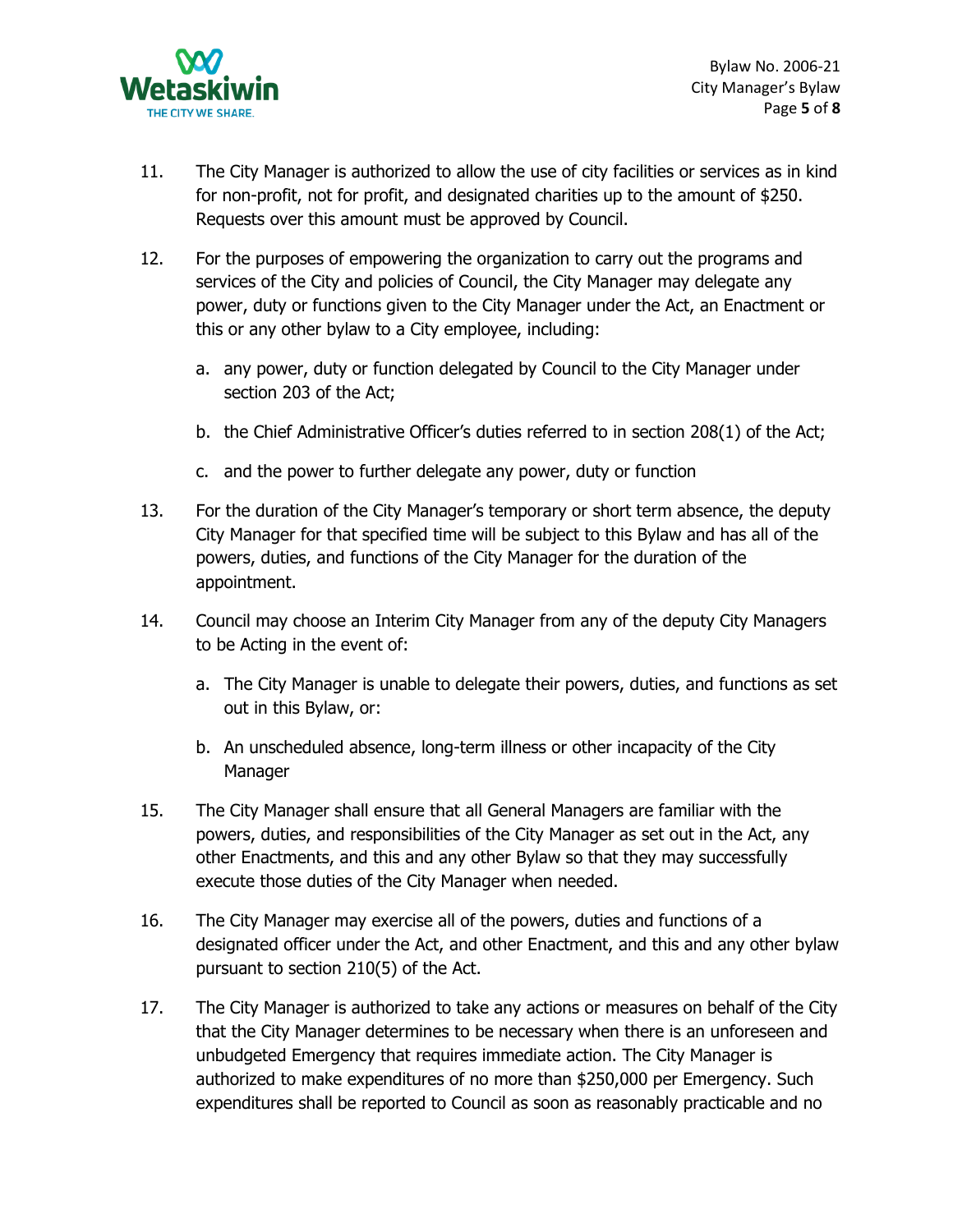

later than the next regular Council Meeting following the conclusion of the Emergency.

- 18. The City Manager may approve the settlement of:
	- a. any insured claim advanced by or against the City;
	- b. uninsured claims against the City where the amount payable by the City does not exceed \$100,000 in addition to judgment interest and legal costs; and
	- c. uninsured claims advanced by the City where the difference between the amount claimed and the amount recovered does not exceed \$100,000 in addition to judgment interest and legal costs.
- 19. The City Manager shall report to Council for its information on an annual basis any other claims, grievances or lawsuits the settlement of which is in excess of \$50,000.

### CODE OF CONDUCT

- 20. The City Manager, holding a position of trust, must demonstrate the highest standards of ethics and behaviour as a steward of the City.
- 21. Without limiting the generality of the Powers and Duties section, the City Manager shall:
	- a. provide timely and reliable advice that is in the best interest of the City to Council, and propose viable options for decision making;
	- b. respect and abide by Council decisions and direction;
	- c. serve all members of Council impartially, provide no special privilege to any individual member;
	- d. promptly bring to Council's attention any material information that affects the City's financial position, legislative compliance, or reputation;
	- e. be compliant, and ensure the City is compliant, with all applicable federal, provincial and municipal legislation and regulations, and any agreement or contracts the City is a party to;
	- f. always act in good faith in their relationships with other people, and deal fairly and respectfully with Council, the City's residents, customers, suppliers, stakeholders, and employees;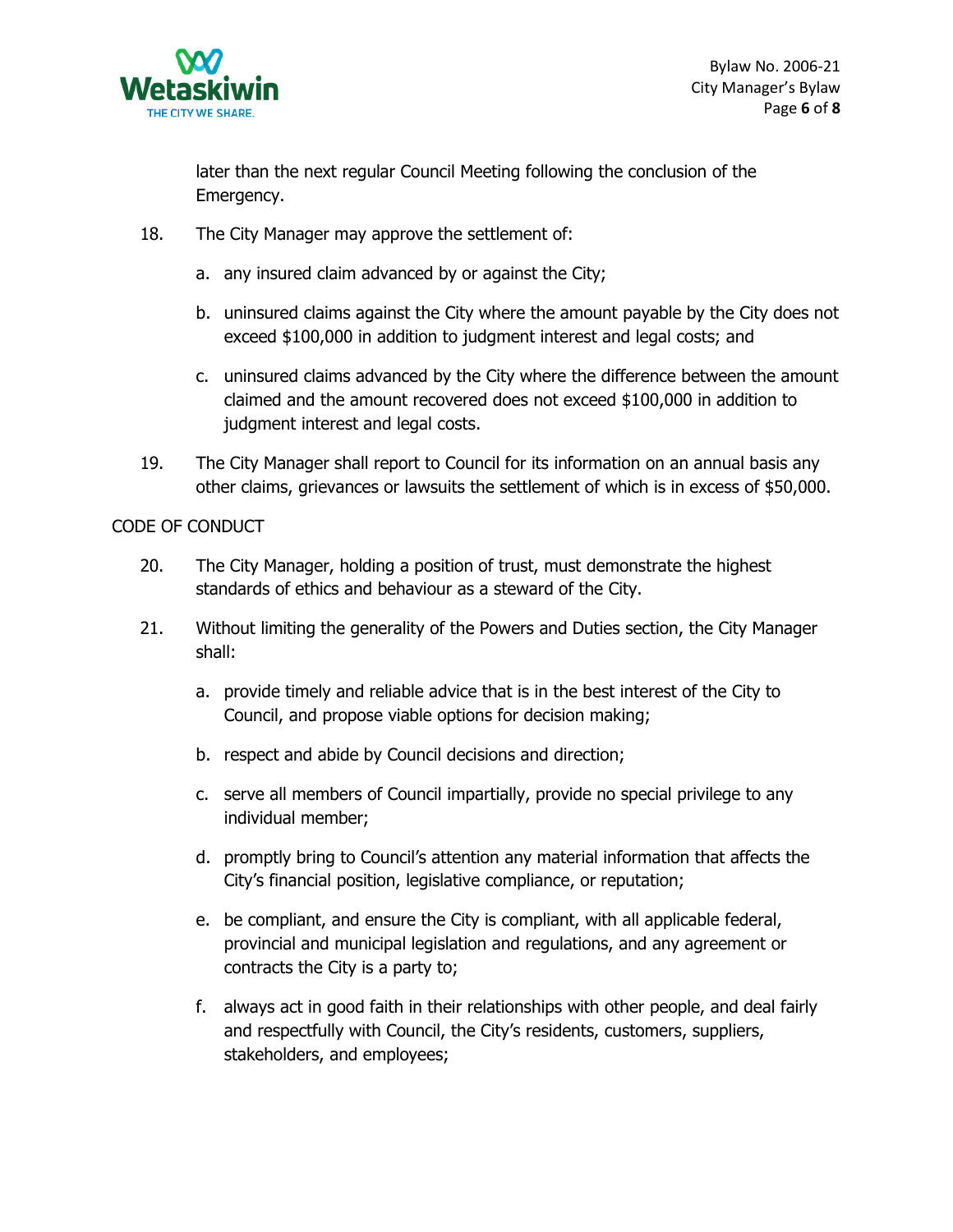

- g. avoid actual or perceived conflicts of interest or preferential treatment, placing public interest above personal gain or interest;
- h. be free from undue influence and not act or appear to act to gain financial or other benefits for themselves, family, friends or associates, business or otherwise
- i. not accept gifts, hospitality or other benefits valued over \$100 that would, to a reasonable member of the public, appear to be in gratitude for influence, to induce influence, or otherwise to go beyond the necessary and appropriate public functions involved, and not related to any particular transaction or activity or decision of the City;
- j. maintain confidentiality regarding those affairs and decisions of the City that are protected by legislative, contractual or other requirements of confidentiality;
- k. foster a work environment where the interaction among Council and City administration, residents and other stakeholders is conducted fairly, without discrimination, harassment or abuse;
- l. effectively and efficiently manage the use of public money, assets, property and resources;
- m. fully cooperate with audits and other investigations or inquiries;
- n. ensure a code of ethics and conduct for employees is in place and in practice; and
- o. disclose any contravention of this Code of Conduct to Council forthwith.

#### SUBDELEGATION

- 22. The City Manager is authorized to delegate, and to authorize further delegation of, any matter delegated to the City Manager by Council under this Bylaw, to any Designated Officer or employee of the City.
- 23. Designated Officers are authorized to delegate, and to authorize further delegation of, any matter delegated to them by Council under this Bylaw, to any employee of the City.

## **SEVERABILITY**

24. If a court of competent jurisdiction should declare any Section or Subsection of this bylaw to be invalid, such Section or Subsection shall not be construed as having persuaded or influenced Council to pass the remainder of the bylaw, and it is hereby declared that the remainder of the bylaw shall be valid and remain in force.